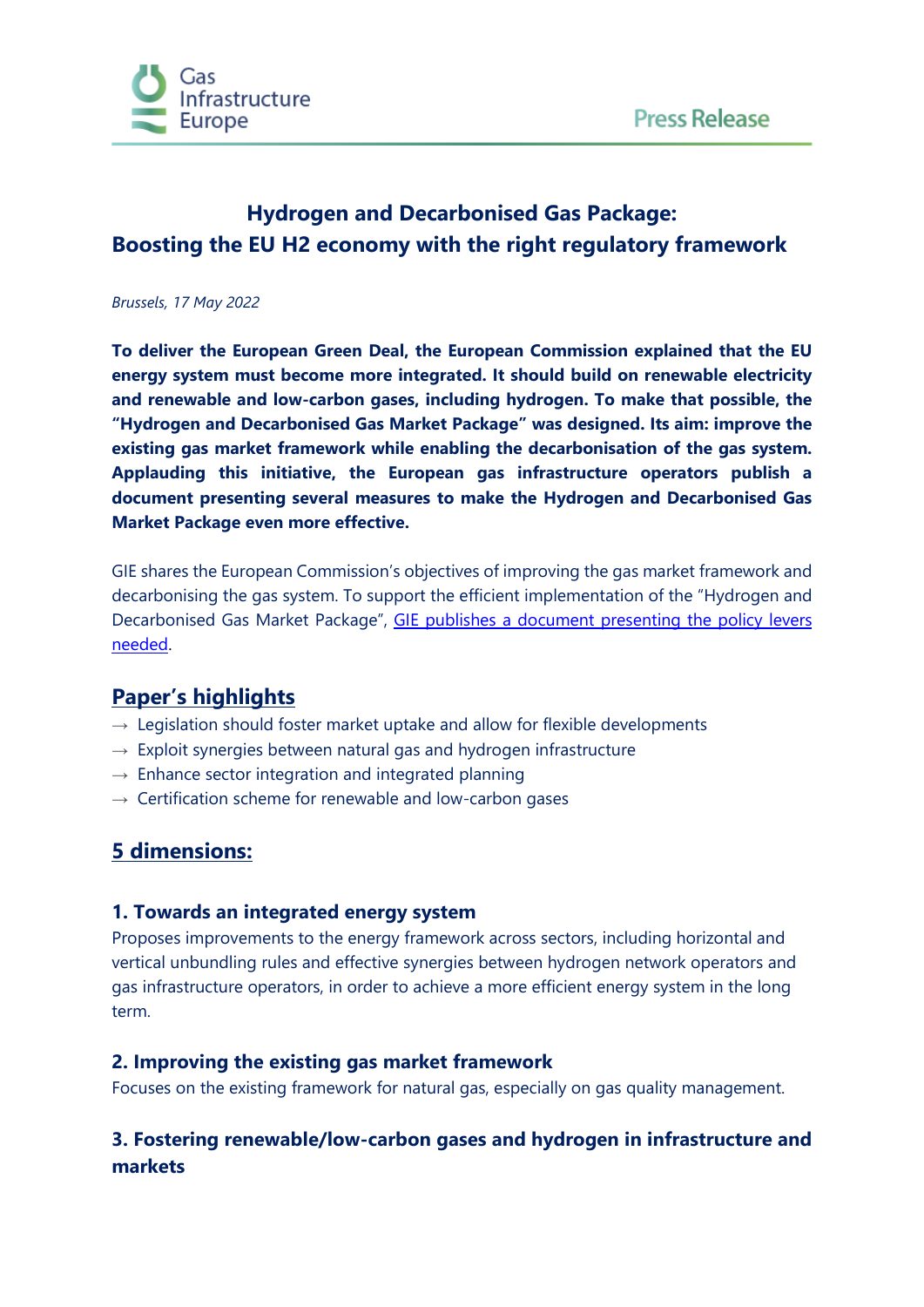

Analyses the critical issue of the certification of renewable/low-carbon gases and hydrogen and proposes solutions for more rapid uptake of domestic production.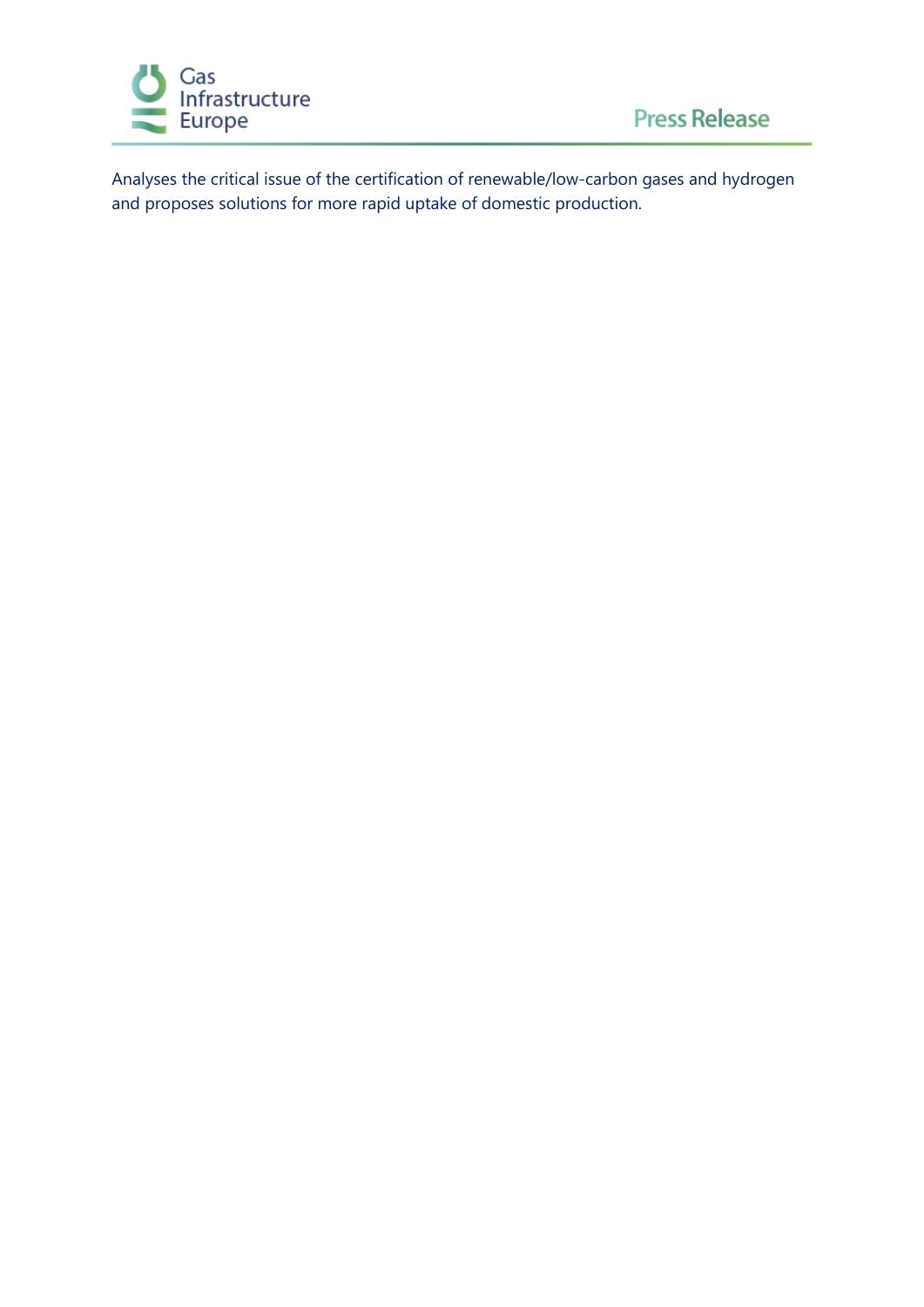

### **4. Delivering hydrogen infrastructure and markets**

Deals with the key objective of deploying hydrogen as a decarbonised energy sector in the EU: market organisation, open-access infrastructure, tariff principles, and evolution of the regulatory framework toward a pan-European hydrogen market.

#### **5. Improving the security of gas supply and gas storage**

Shortly analyses the proposals in the light of the recent war on Ukraine that caused the EC's proposal to amend the Security of Gas Supply Regulation of 23 March 2022. More details are provided in [GIE's response to the REPowerEU communication.](https://www.gie.eu/press/making-repowereu-successful-with-gas-infrastructure/)

**Torben Brabo, GIE President** said: *"We share the ambitious objectives of the European Commission. To make this work, it is essential to improve the gas market framework as well as to support our decarbonisation efforts. We remain fully committed to reducing our emissions, strengthening the security of supply, and contributing to the development of the EU hydrogen economy. In fact, we intend to keep working in collaboration with all stakeholders involved in the Hydrogen and Gas Market Decarbonisation Package to better fulfil the European Union's objectives. As gas infrastructure operators, we have a crucial role to play in the development of the hydrogen economy: our extensive infrastructure and consequent knowledge of the gas market are valuable assets now and in the future ."*

**Boyana Achovski, GIE Secretary General stated:** *"Together, we can establish the most effective transition with a secure and diversified energy system. The current gas infrastructure represents a tremendous opportunity for Europe to accelerate the uptake of hydrogen: as hydrogen markets develop from industrial clusters, natural gas infrastructure could be built or*  repurposed progressively to transport, store and import hydrogen, converging toward a pan-*European hydrogen infrastructure. Our paper proposes improvements to the proposed longterm hydrogen and decarbonised gases framework. It takes into account the need to deliver hydrogen markets faster and cheaper and presents among others the benefit from using the synergies between natural gas and hydrogen."*

## **Who is GIE**



Gas Infrastructure Europe (GIE) is the association representing the interests of European gas infrastructure operators. GIE members are active in transmission, storage and regasification via LNG terminals of renewable and low-carbon gases, including natural gas and hydrogen. Gathering 67 industry entities from 27 European countries, GIE perfectly embodies the multiple